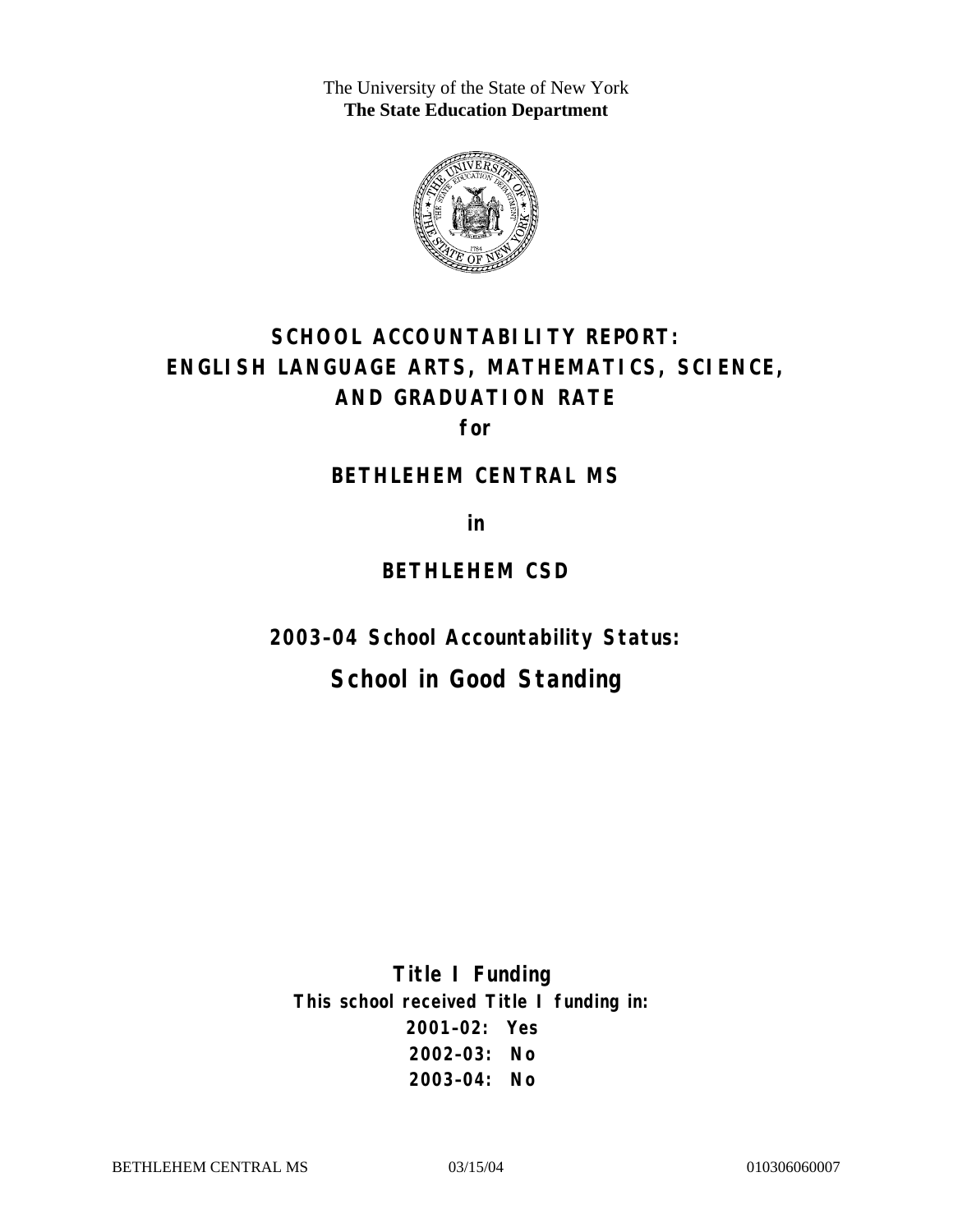### **District/School Accountability Status Categories**

The list below defines the district or school status categories under New York State's district and school accountability system, which is divided into a Federal Title I component and a State component. A district or school that does not receive Title I funding in a school year does not have a federal status in that year. Schools receiving Title I funds that are not in good standing must provide school choice for their students; those in need of improvement year 2 and beyond must also provide Supplemental Education Services to eligible students. Other consequences for districts and schools not in good standing can be found at: www.emsc.nysed.gov/deputy/nclb/accountability/siinfo.htm. To be removed from any improvement status, a district or school must make Adequate Yearly Progress (AYP) for two consecutive years, or in the case of a School Under Registration Review, achieve the performance targets established for the school by the Commissioner.

**District/School in Good Standing:** A district or school is considered to be in good standing if it has not been identified as a District or School in Need of Improvement, Requiring Corrective Action, Planning for Restructuring, or Requiring Academic Progress, or as a School Under Registration Review.

**District/School Requiring Academic Progress:** Under the State component of New York's accountability system, a district or school that did not make AYP in the same grade and subject for two consecutive years is considered a School Requiring Academic Progress (Year 1) the following year. In each succeeding year that the school fails to make AYP, the year designation is incremented by one.

**District/School in Need of Improvement (Year 1):** A district or school that has not made AYP for two consecutive years in the same grade or subject while receiving Title I funds is considered a District/School in Need of Improvement (Year 1) the following year.

**District/School in Need of Improvement (Year 2):** A District or School in Need of Improvement (Year 1) that does not make AYP in the grade or subject for which it was identified while receiving Title I funds is considered a District or School in Need of Improvement (Year 2) the following year.

**District/School Requiring Corrective Action:** A District or School in Need of Improvement (Year 2) that does not make AYP in the grade or subject for which it was identified while receiving Title I funds is considered a District or School Requiring Corrective Action the following year.

**District/School Planning for Restructuring:** A District or School Requiring Corrective Action that does not make AYP in the grade or subject for which it was identified while receiving Title I funds is considered a District or School Planning for Restructuring the following year.

**School Under Registration Review (SURR):** Schools that are farthest from the State standard and have been determined by the Commissioner to be most in need of improvement are Schools Under Registration Review. These schools must achieve performance targets specified by the Commissioner of Education in their area(s) of identification within a prescribed timeframe or risk having their registration revoked by the Board of Regents.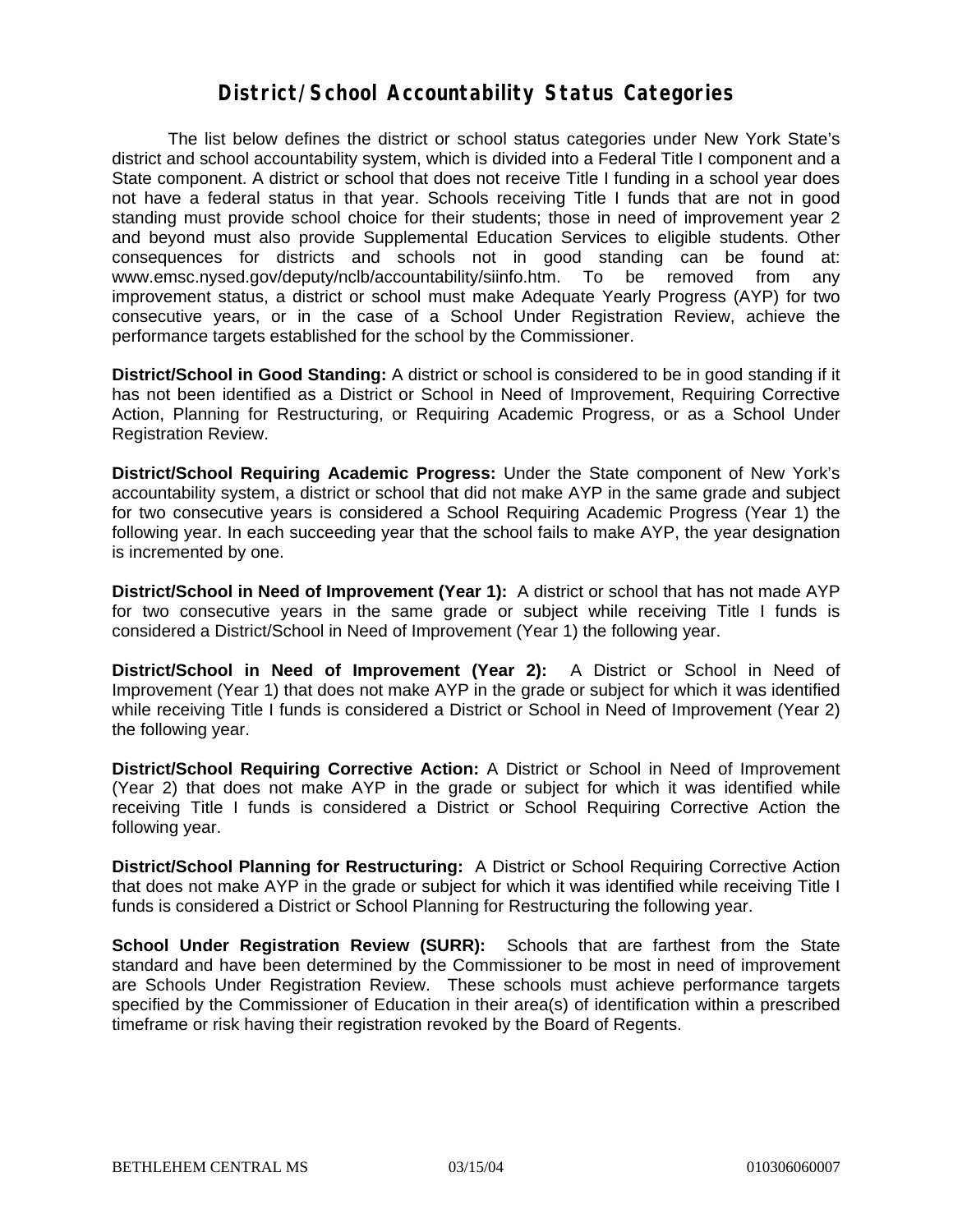## **Middle-Level English Language Arts**

Definitions of terms, such as Performance Index and Effective Annual Measurable Objective (AMO), are in the glossary, which is the last page of this report.

**For a school to make Adequate Yearly Progress (AYP) in 2002–03, every accountability group must make AYP.** 

**For an accountability group to make AYP in 2002–03, it must** 

- 1. meet the 95 percent participation requirement (*2002–03 Participation*), *and*
- 2. *either* meet its Effective AMO *or* make safe harbor (*2002–03 Performance* and *Standards*).

To meet the participation requirement, 95 percent of the grade 8 enrollment in each accountability group with 40 or more students must

be tested. To meet the Effective AMO, the Performance Index for each group with 30 or more continuously enrolled students must equal or exceed the Effective AMO. To make safe harbor, the Performance Index of each of these groups must equal or exceed its ELA safe harbor target *and* the group must meet the middle-level science qualification for safe harbor. (See the middle-level science page of this report for further information on meeting the science qualification for safe harbor.)

*ELA Safe Harbor Targets:* The middle-level *2002–03* ELA Safe Harbor Target is calculated by using the following equation: 2001–02 PI + (200  $-$  the 2001–02 PI)  $\times$  0.10. The 2003–04 ELA Safe Harbor Target is  $\,$ calculated by using the following equation:  $2002-03$  PI +  $(200 -$  the 2002–03 PI)  $\times$  0.10. The 2003–04 target is provided for groups whose PI was below the Effective AMO in 2002–03.

| <b>Accountability Group</b>       | 2002-03 Participation |                                    | 2002-03 Performance*                                    |                      | 2002-03 Standards |                                     |                                                           |                                                       | 2003-04                                    |
|-----------------------------------|-----------------------|------------------------------------|---------------------------------------------------------|----------------------|-------------------|-------------------------------------|-----------------------------------------------------------|-------------------------------------------------------|--------------------------------------------|
|                                   | Grade 8<br>Enrollment | Percent of<br>Enrollment<br>Tested | Count of<br>Continuously<br>Enrolled<br><b>Students</b> | Performance<br>Index | Effective<br>AMO  | <b>ELA Safe</b><br>Harbor<br>Target | Met the<br>Science<br>Qualification<br>for Safe<br>Harbor | <b>Made</b><br>AYP in<br><b>ELA</b> in<br>$2002 - 03$ | <b>ELA Safe</b><br><b>Harbor</b><br>Target |
| <b>All Students</b>               | 432                   | 99%                                | 428                                                     | 170                  | 102               |                                     |                                                           | <b>Yes</b>                                            |                                            |
| <b>Students with Disabilities</b> | 33                    |                                    | 32                                                      | 91                   | 90                |                                     |                                                           | <b>Yes</b>                                            |                                            |
| American Indian/Alaskan Native    | 4                     |                                    | 4                                                       |                      |                   |                                     |                                                           |                                                       |                                            |
| <b>Black</b>                      | 8                     |                                    | 8                                                       |                      |                   |                                     |                                                           |                                                       |                                            |
| Hispanic                          | 4                     |                                    | 4                                                       |                      |                   |                                     |                                                           |                                                       |                                            |
| Asian or Pacific Islander         | 9                     |                                    | 9                                                       |                      |                   |                                     |                                                           |                                                       |                                            |
| White                             | 407                   | 99%                                | 403                                                     | 171                  | 102               |                                     |                                                           | <b>Yes</b>                                            |                                            |
| <b>Limited English Proficient</b> |                       |                                    |                                                         |                      |                   |                                     |                                                           |                                                       |                                            |
| Economically Disadvantaged        | 9                     |                                    | 9                                                       |                      |                   |                                     |                                                           |                                                       |                                            |
| <b>Final AYP Determination</b>    |                       |                                    |                                                         |                      |                   |                                     |                                                           | <b>Yes</b>                                            |                                            |

\*For schools with fewer than 30 continuously enrolled tested students in 2002–03, data for 2001–02 and 2002–03 were combined to determine counts and PIs.

\*\*Groups with a "\*\*" are not required to meet the science qualification for safe harbor to make safe harbor in English and mathematics because fewer than 30 students in the group were administered the science test.

**State accountability status in middle-level English language arts: School in Good Standing** 

Title I accountability status in middle-level English language arts: School Status Not Applicable, did not use Title I funds in one school year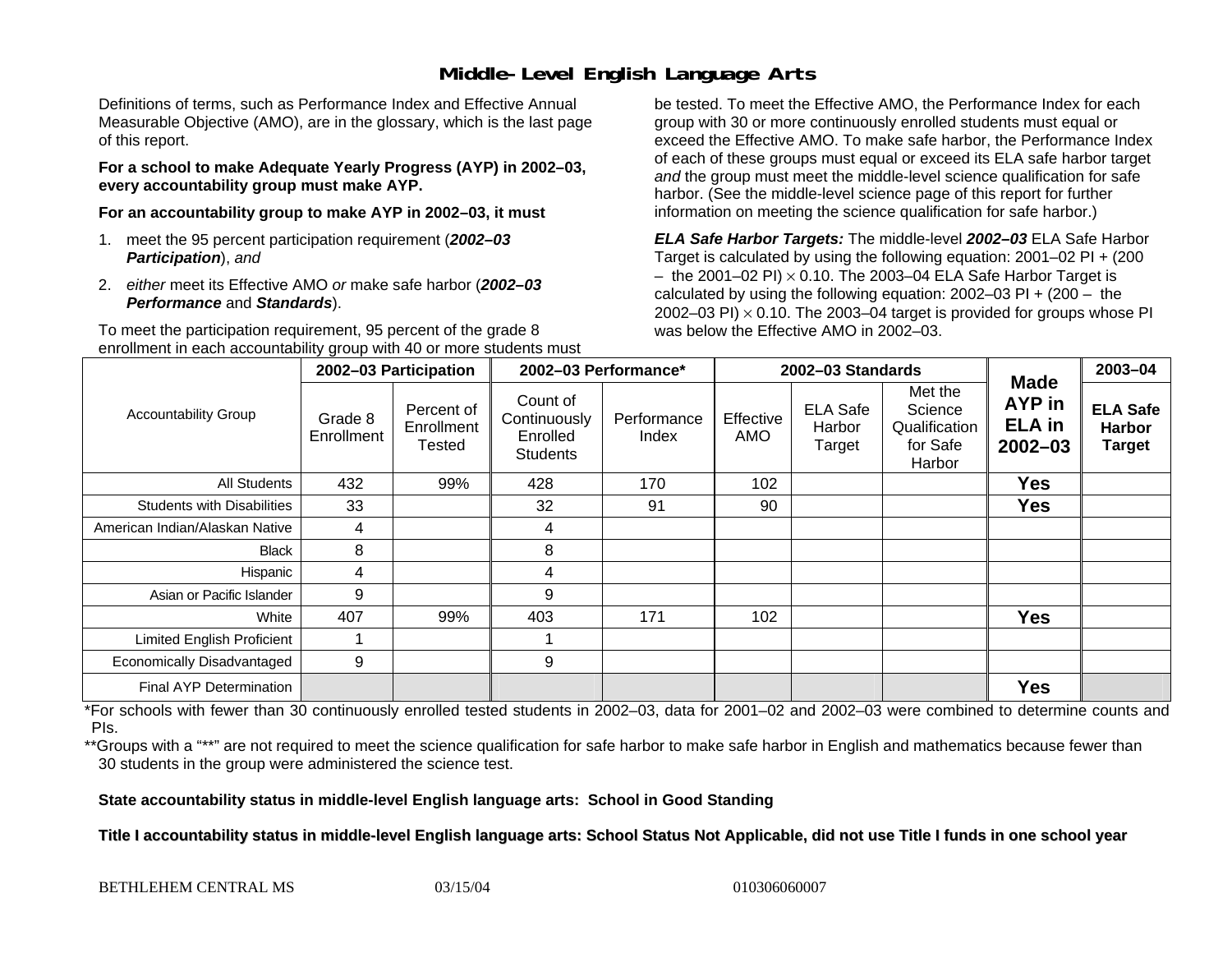## **Middle-Level Mathematics**

Definitions of terms, such as Performance Index and Effective Annual Measurable Objective (AMO), are in the glossary, which is the last page of this report.

**For a school to make Adequate Yearly Progress (AYP) in 2002–03, every accountability group must make AYP.** 

**For an accountability group to make AYP in 2002–03, it must** 

- 1. meet the 95 percent participation requirement (*2002–03 Participation*), *and*
- 2. *either* meet its Effective AMO *or* make safe harbor (*2002–03 Performance* and *Standards*).

To meet the participation requirement, 95 percent of the grade 8 enrollment in each accountability group with 40 or more students must

be tested. To meet the Effective AMO, the Performance Index for each group with 30 or more continuously enrolled students must equal or exceed the Effective AMO. To make safe harbor, the Performance Index of each of these groups must equal or exceed its math safe harbor target *and* the group must meet the middle-level science qualification for safe harbor. (See the middle-level science page of this report for further information on meeting the science qualification for safe harbor.)

*Math Safe Harbor Targets:* The middle-level 2002–03 Math Safe Harbor Target is calculated by using the following equation: 2001–02 PI + (200 – the 2001–02 PI) × 0.10. The 2003–04 Math Safe Harbor Target is calculated by using the following equation: 2002–03 PI + (200  $-$  the 2002–03 PI)  $\times$  0.10. The 2003–04 target is provided for groups whose PI was below the Effective AMO in 2002–03

| <b>Accountability Group</b>       | 2002-03 Participation |                                    | 2002-03 Performance*                                    |                      | 2002-03 Standards |                                      |                                                           |                                                        | 2003-04                                            |
|-----------------------------------|-----------------------|------------------------------------|---------------------------------------------------------|----------------------|-------------------|--------------------------------------|-----------------------------------------------------------|--------------------------------------------------------|----------------------------------------------------|
|                                   | Grade 8<br>Enrollment | Percent of<br>Enrollment<br>Tested | Count of<br>Continuously<br>Enrolled<br><b>Students</b> | Performance<br>Index | Effective<br>AMO  | <b>Math Safe</b><br>Harbor<br>Target | Met the<br>Science<br>Qualification<br>for Safe<br>Harbor | <b>Made</b><br>AYP in<br><b>Math in</b><br>$2002 - 03$ | <b>Math Safe</b><br><b>Harbor</b><br><b>Target</b> |
| <b>All Students</b>               | 435                   | 100%                               | 432                                                     | 172                  | 76                |                                      |                                                           | <b>Yes</b>                                             |                                                    |
| <b>Students with Disabilities</b> | 36                    |                                    | 34                                                      | 91                   | 64                |                                      |                                                           | <b>Yes</b>                                             |                                                    |
| American Indian/Alaskan Native    | 4                     |                                    | 4                                                       |                      |                   |                                      |                                                           |                                                        |                                                    |
| <b>Black</b>                      | 9                     |                                    | 8                                                       |                      |                   |                                      |                                                           |                                                        |                                                    |
| Hispanic                          | 4                     |                                    | 4                                                       |                      |                   |                                      |                                                           |                                                        |                                                    |
| Asian or Pacific Islander         | 9                     |                                    | 9                                                       |                      |                   |                                      |                                                           |                                                        |                                                    |
| White                             | 409                   | 100%                               | 407                                                     | 173                  | 76                |                                      |                                                           | <b>Yes</b>                                             |                                                    |
| <b>Limited English Proficient</b> |                       |                                    |                                                         |                      |                   |                                      |                                                           |                                                        |                                                    |
| Economically Disadvantaged        | 9                     |                                    | 9                                                       |                      |                   |                                      |                                                           |                                                        |                                                    |
| <b>Final AYP Determination</b>    |                       |                                    |                                                         |                      |                   |                                      |                                                           | <b>Yes</b>                                             |                                                    |

\*For schools with fewer than 30 continuously enrolled tested students in 2002–03, data for 2001–02 and 2002–03 were combined to determine counts and PIs.

\*\*Groups with a "\*\*" are not required to meet the science qualification for safe harbor to make safe harbor in English and mathematics because fewer than 30 students in the group were administered the science test.

**State accountability status in middle-level mathematics: School in Good Standing** 

Title I accountability status in middle-level mathematics: School Status Not Applicable, did not use Title I funds in one school year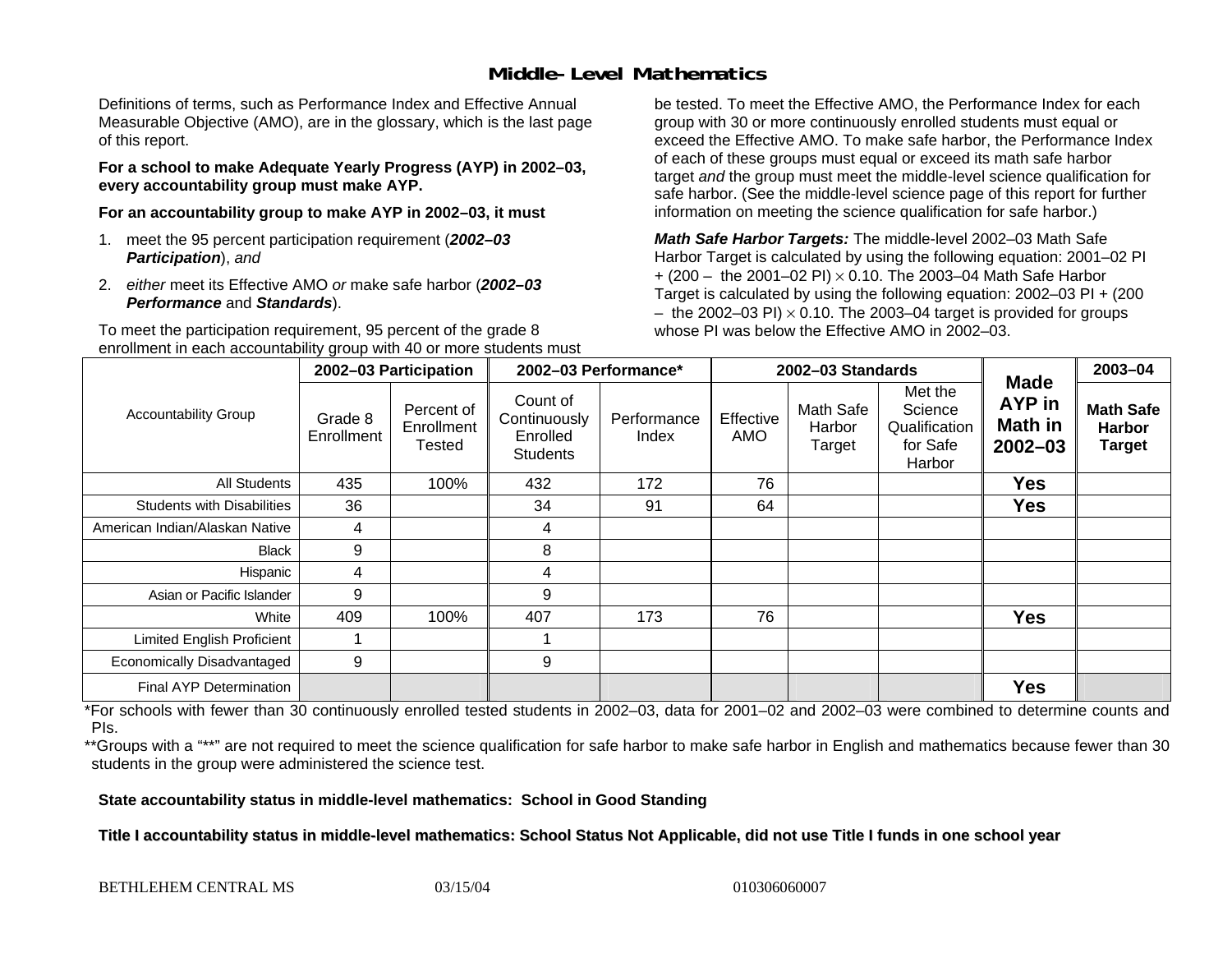## **Middle-Level Science**

Definitions of terms, such as Progress Target and Adequate Yearly Progress (AYP), are in the glossary, which is the last page of this report.

*Made AYP in Science in 2002–03:* For a school to make AYP in science, the Performance Index (PI) for the "All Students" group must equal or exceed the State Science Standard or the Science Progress Target.

*Qualification for Safe Harbor in Middle-Level ELA and Math:* For an accountability group to be considered Qualified for Safe Harbor in

Middle-Level ELA and Math, the PI must equal or exceed the State Science Standard or the Science Progress Target in middle-level science for that group. Groups with fewer than 30 students tested in middle-level science are not subject to this qualification criterion.

*Science Progress Targets:* The middle-level 2002–03 Science Progress Target is calculated by adding one point to the 2001–02 PI. The 2003–04 Science Progress Target is calculated by adding one point to the 2002–03 PI. The 2003–04 target is provided for groups whose PI was below the State Science Standard in 2002–03.

|                                   |                                                         | 2002-03 Performance* |                              | 2002-03 Standards             |                                             | $2002 - 03$                                                            | $2003 - 04$                   |
|-----------------------------------|---------------------------------------------------------|----------------------|------------------------------|-------------------------------|---------------------------------------------|------------------------------------------------------------------------|-------------------------------|
| <b>Accountability Group</b>       | Count of<br>Continuously<br>Enrolled<br><b>Students</b> | Performance<br>Index | State<br>Science<br>Standard | Science<br>Progress<br>Target | <b>Made AYP</b><br>in Science<br>in 2002-03 | Qualified<br>for Safe<br>Harbor in<br>Middle-<br>Level ELA<br>and Math | Science<br>Progress<br>Target |
| <b>All Students</b>               | 431                                                     | 194                  | 100                          |                               | <b>Yes</b>                                  | Yes                                                                    |                               |
| <b>Students with Disabilities</b> | 35                                                      | 146                  | 100                          |                               |                                             | Yes                                                                    |                               |
| American Indian/Alaskan Native    | 4                                                       |                      |                              |                               |                                             |                                                                        |                               |
| <b>Black</b>                      | 8                                                       |                      |                              |                               |                                             |                                                                        |                               |
| Hispanic                          | 4                                                       |                      |                              |                               |                                             |                                                                        |                               |
| Asian or Pacific Islander         | 9                                                       |                      |                              |                               |                                             |                                                                        |                               |
| White                             | 406                                                     | 194                  | 100                          |                               |                                             | Yes                                                                    |                               |
| Limited English Proficient        | 1                                                       |                      |                              |                               |                                             |                                                                        |                               |
| Economically Disadvantaged        | 9                                                       |                      |                              |                               |                                             |                                                                        |                               |
| <b>Final AYP Determination</b>    |                                                         |                      |                              |                               | <b>Yes</b>                                  |                                                                        |                               |

\*For schools with fewer than 30 continuously enrolled students in 2002–03, data for 2001–02 and 2002–03 were combined to determine counts and PIs.

**State accountability status in middle-level science: School in Good Standing** 

Title I accountability status in middle-level science: School Status Not Applicable, did not use Title I funds in one school year